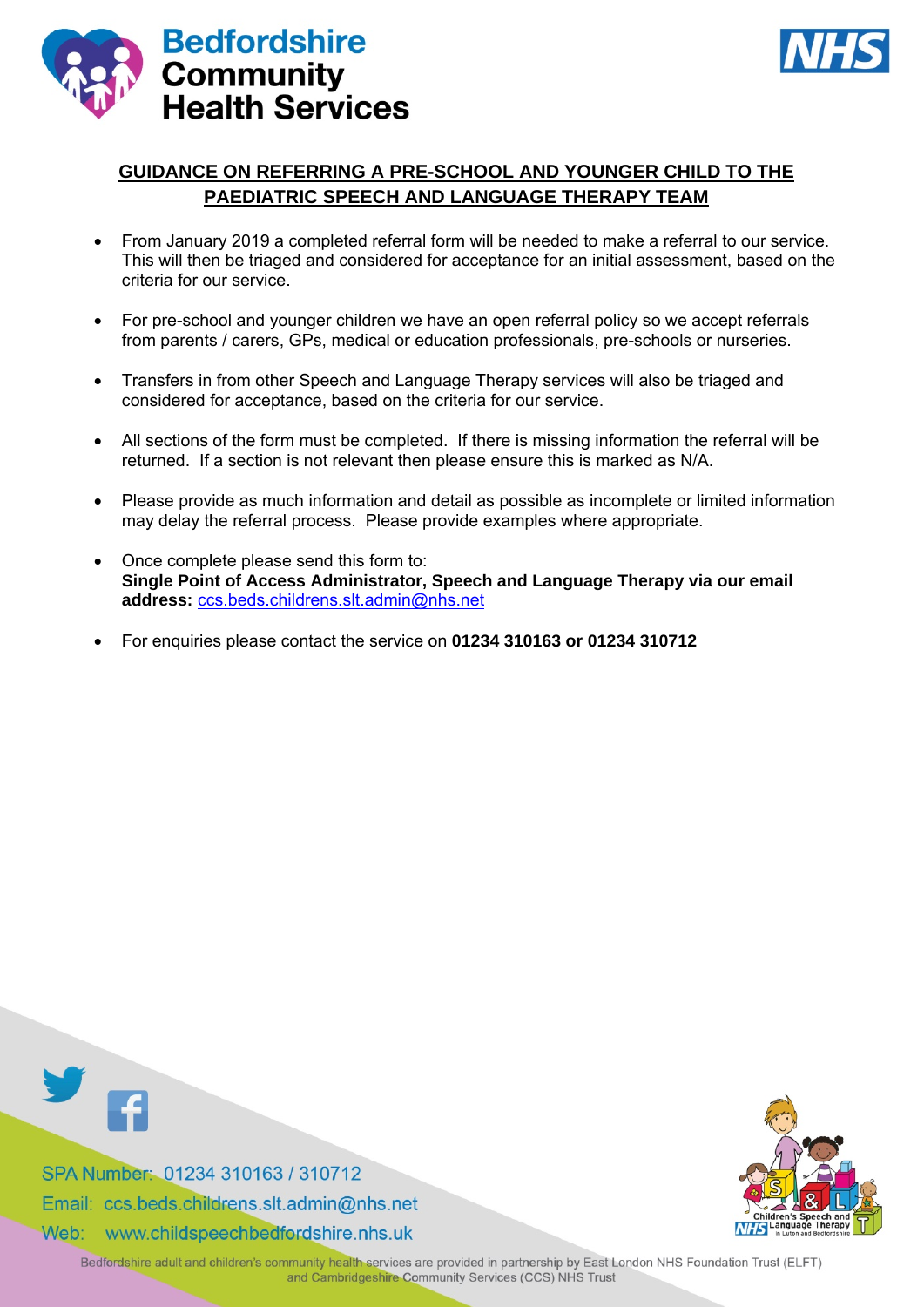# **SPEECH & LANGUAGE THERAPY REFERRAL FORM FOR PRE-SCHOOL AND YOUNGER CHILDREN**

### **ALL SECTIONS MUST BE COMPLETED. IF THERE IS MISSING INFORMATION THE REFERRAL WILL BE RETURNED. IF A SECTION IS NOT RELEVANT PLEASE MARK WITH N/A.**

| Is this a re-referral to the Speech and Language Therapy Service? __________________________________ |  |  |
|------------------------------------------------------------------------------------------------------|--|--|
|                                                                                                      |  |  |
|                                                                                                      |  |  |

PLEASE NOTE A REFERRAL WILL NOT BE ACCEPTED UNLESS THE ABOVE DATE IS COMPLETED.

## **PARENT / CARER MUST COMPLETE THE FOLLOWING BOX:**

| Name:                                                                                                                                                                                                                                                                                                                                                                                                                  | <b>Parent/Guardian Signature:</b>                                                                               | <b>Relation to child:</b> |                         |  |
|------------------------------------------------------------------------------------------------------------------------------------------------------------------------------------------------------------------------------------------------------------------------------------------------------------------------------------------------------------------------------------------------------------------------|-----------------------------------------------------------------------------------------------------------------|---------------------------|-------------------------|--|
| If we need to liaise with other professionals involved with your child, e.g. pre-school, school staff,<br>Yes<br>No<br>social care, are you happy for us to share information with them? I understand that this<br>information may be shared verbally, in the form of written reports or via computerised records.                                                                                                     |                                                                                                                 |                           |                         |  |
| Are you happy for us to have access to the records held by other health services involved in your<br>child's care?                                                                                                                                                                                                                                                                                                     |                                                                                                                 |                           | <b>Yes</b><br><b>No</b> |  |
| <b>Sharing information:</b><br>Are you happy for us to share your child's record with other health services who are involved with<br>your child's care?                                                                                                                                                                                                                                                                |                                                                                                                 |                           | Yes<br><b>No</b>        |  |
| We would like to send your letters or reports by email, which could include personal, sensitive<br>data. If you select yes, we will not send your letters or reports in the post, we will email them to<br>you instead. Once any information has left our secure NHS email accounts, the security of the<br>information is your responsibility. I agree to receive emails which could include personal<br>information: |                                                                                                                 |                           | <b>Yes</b><br>No        |  |
| We can leave voice messages from the service on my home/mobile number if you are<br>unavailable. I agree to voicemails being left.                                                                                                                                                                                                                                                                                     |                                                                                                                 |                           | <b>Yes</b><br>No        |  |
| We may offer appointments using video calling; for this we need your current email address. I<br>agree to having video call appointments                                                                                                                                                                                                                                                                               |                                                                                                                 |                           | <b>Yes</b><br><b>No</b> |  |
| We, Cambridgeshire Community Services (CCS) NHS Trust:<br>information. I agree to receive text (SMS) messages                                                                                                                                                                                                                                                                                                          | Would like to send text (SMS) messages for appointment reminders and to share useful health<br><b>Yes</b><br>No |                           |                         |  |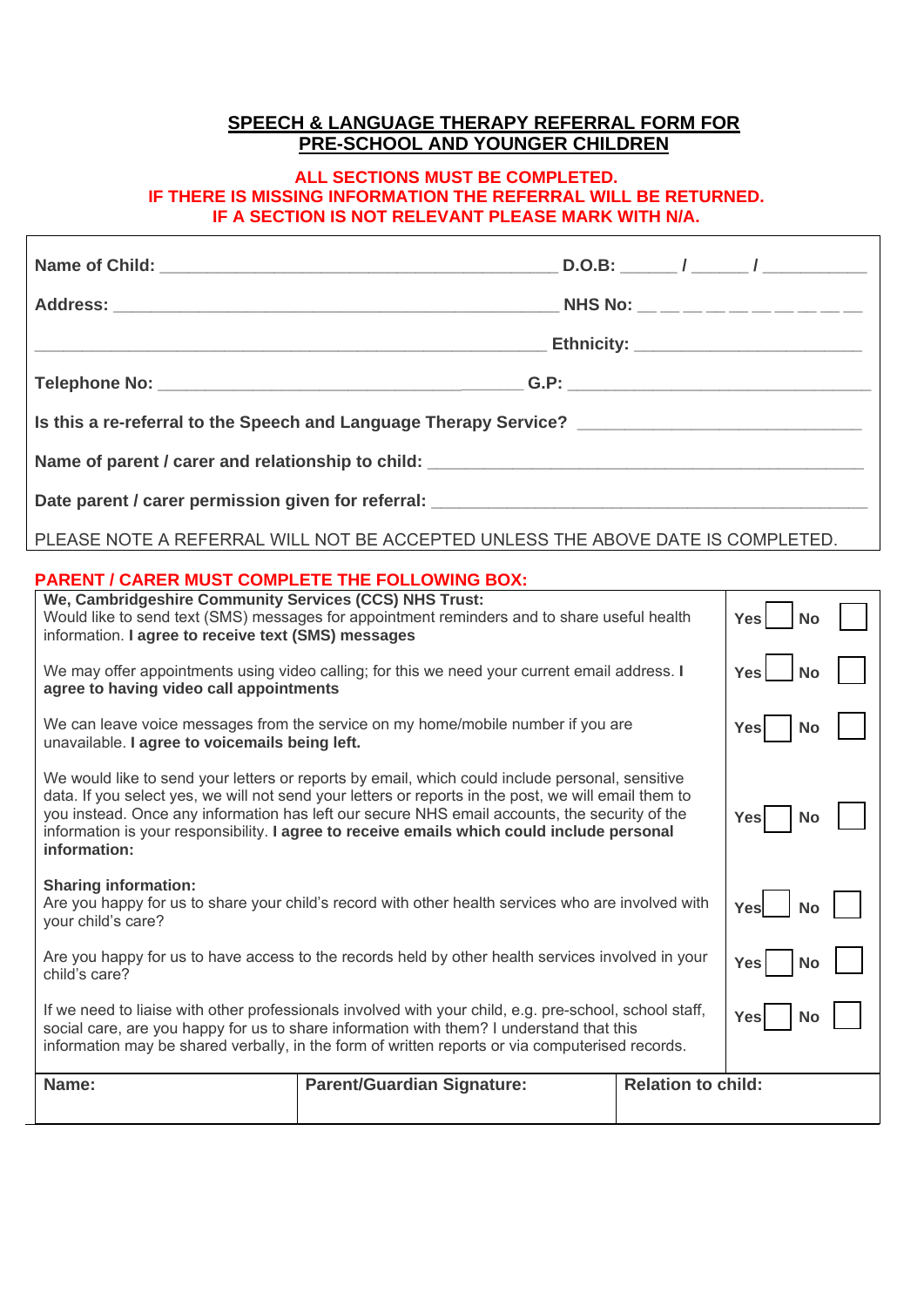| What do you hope to achieve from this referral?                                                                                                                          |                                                                                                            |                                                                                                                |  |
|--------------------------------------------------------------------------------------------------------------------------------------------------------------------------|------------------------------------------------------------------------------------------------------------|----------------------------------------------------------------------------------------------------------------|--|
|                                                                                                                                                                          |                                                                                                            |                                                                                                                |  |
|                                                                                                                                                                          |                                                                                                            |                                                                                                                |  |
|                                                                                                                                                                          |                                                                                                            |                                                                                                                |  |
|                                                                                                                                                                          |                                                                                                            | Have you completed the Early Years Communication and Language Toolkit to assess/support this child?            |  |
| Yes / No<br>outcomes/SEND support plan.                                                                                                                                  | If yes then please attach the completed assessment screening tools and completed                           |                                                                                                                |  |
|                                                                                                                                                                          |                                                                                                            | First language: _________________________________ Is an interpreter required and who for? ____________________ |  |
| Does the child have an Education, Health and Care Plan or additional support at pre-school / nursery?                                                                    |                                                                                                            |                                                                                                                |  |
| Does the child have any medical diagnoses? (e.g. hearing impairment, ASD etc.) [169] [16] Does the child have any medical diagnoses? (e.g. hearing impairment, ASD etc.) |                                                                                                            |                                                                                                                |  |
|                                                                                                                                                                          | Is this a Looked After Child? _______________________________CP / CIN plan in place? _____________________ |                                                                                                                |  |
|                                                                                                                                                                          |                                                                                                            |                                                                                                                |  |
| Other Agencies Involved:                                                                                                                                                 |                                                                                                            |                                                                                                                |  |
|                                                                                                                                                                          |                                                                                                            | Agency Named professional When were they last seen?                                                            |  |
| <b>Edwin Lobo Centre</b>                                                                                                                                                 |                                                                                                            |                                                                                                                |  |
| <b>Child Development Centre</b>                                                                                                                                          |                                                                                                            |                                                                                                                |  |
| Audiology                                                                                                                                                                |                                                                                                            |                                                                                                                |  |
| Early Years Support Team                                                                                                                                                 |                                                                                                            |                                                                                                                |  |
| <b>Eye Service</b>                                                                                                                                                       |                                                                                                            |                                                                                                                |  |
| <b>Social Services</b>                                                                                                                                                   |                                                                                                            |                                                                                                                |  |
| Other (Please specify)                                                                                                                                                   |                                                                                                            |                                                                                                                |  |
|                                                                                                                                                                          | <b>IEPs/observations.</b>                                                                                  | Please enclose copies of reports from any of the above agencies. Please also attach recent                     |  |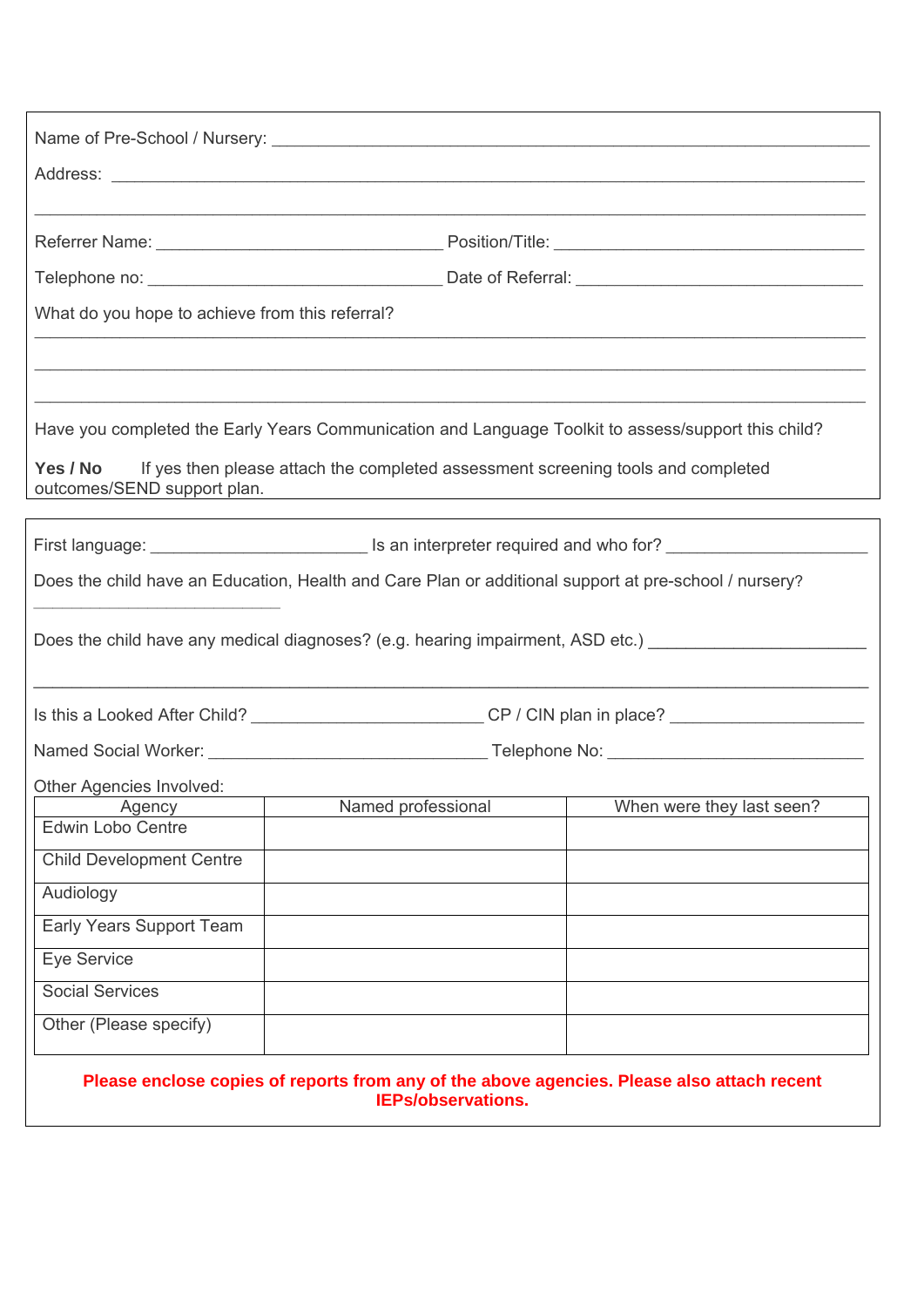### **PLEASE PROVIDE AS MUCH INFORMATION AND DETAIL AS POSSIBLE AS INCOMPLETE OR LIMITED INFORMATION MAY DELAY THE REFERRAL PROCESS. PLEASE PROVIDE EXAMPLES WHERE APPROPRIATE / ATTACH COMPLETED SCREENING TOOLS FROM THE EARLY YEARS COMMUNICATION AND LANGUAGE TOOLKIT.**

### **If the form is being filled in by hand then please continue on an additional sheet if required.**

# **Attention and Listening**

(Can they concentrate on activities they choose? Are they easily distracted? How do they cope in group activities? Do they turn when you call their name?)

#### **Play**

(What kind of toys do they like to play with? What games do they play? Are they showing imaginative play or role play? Is their play repetitive? Do they play with adults and / or other children? Do they prefer to play alone?)

### **Social Interaction**

(Are they making eye contact? Do they initiate play or interactions? Can they take turns during play? Do they show interest in their peers and / or adults? Do they respond to others interactions?)

### **Understanding of Spoken Language**

(Do they understand and answer questions like 'what', 'who' and 'where'? Can they follow instructions? Do they need actions and the context to be able to follow commands?) Please include specific examples and how this child responded to them.

### **Talking**

(How do they make requests / ask for things? How many words are they joining together? What kind of vocabulary are they using – names, action words, description words? Are there other ways they tell you things e.g. pointing, leading you by the hand, making noises, babbling?) Please include specific examples of language and / or communication used.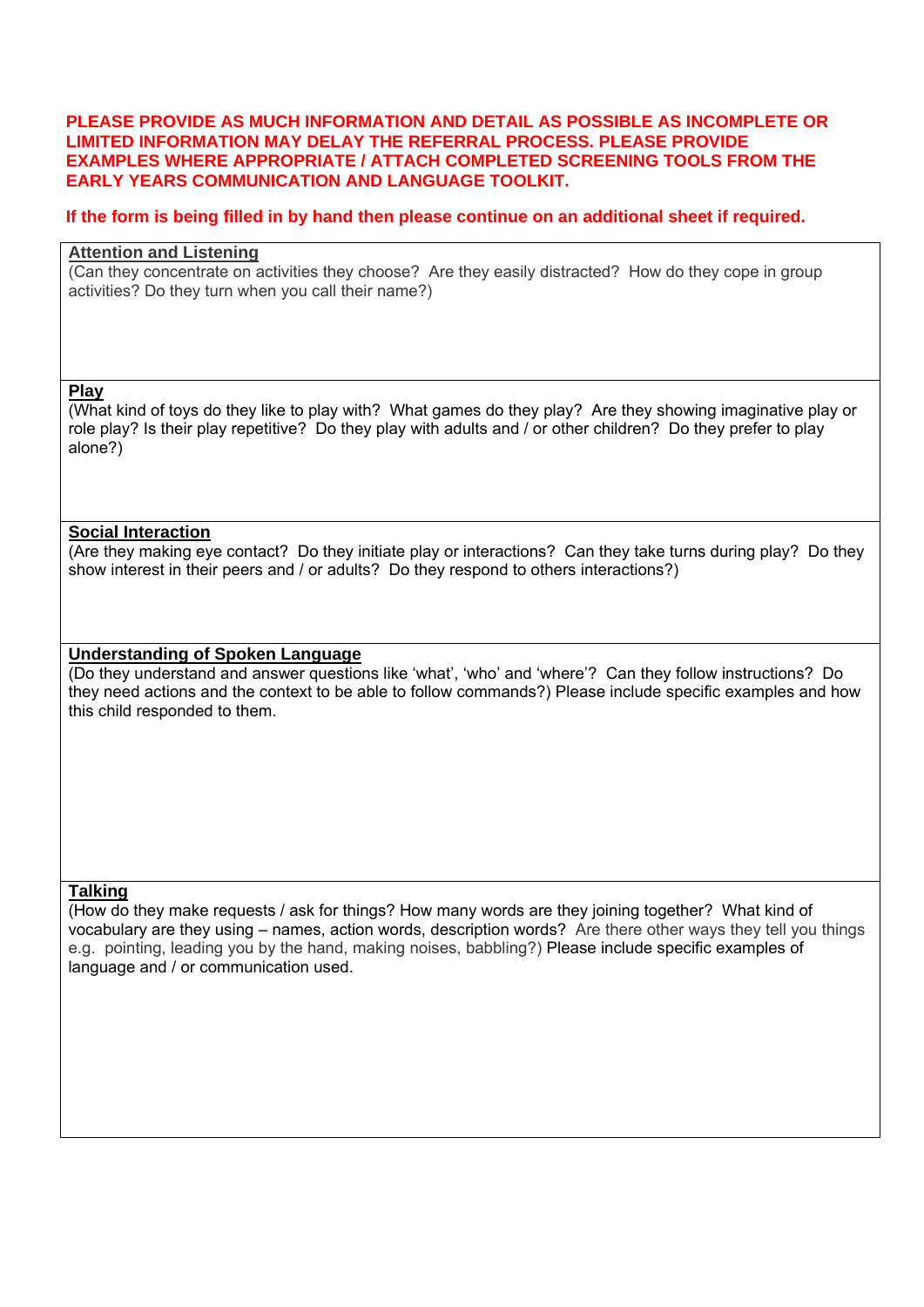| <b>Speech Sounds</b><br>Please attach a list of more than 20 words that your child finds difficult to say and write how they are saying<br>them, for example 'cat' is said as "tat", 'duck' is said as "du".<br>(Can people understand their speech? Are they frustrated if their speech is not understood?) |        |        |    |
|--------------------------------------------------------------------------------------------------------------------------------------------------------------------------------------------------------------------------------------------------------------------------------------------------------------|--------|--------|----|
|                                                                                                                                                                                                                                                                                                              |        |        |    |
|                                                                                                                                                                                                                                                                                                              |        |        |    |
|                                                                                                                                                                                                                                                                                                              |        |        |    |
|                                                                                                                                                                                                                                                                                                              |        |        |    |
| <b>Stammering (Dysfluency)</b> – only complete if the child presents with stammering behaviours                                                                                                                                                                                                              |        |        |    |
|                                                                                                                                                                                                                                                                                                              |        |        |    |
| Parent's description of the problem:                                                                                                                                                                                                                                                                         |        |        |    |
|                                                                                                                                                                                                                                                                                                              |        |        |    |
| What does your child do when he/she stammers? Please see the box below and tick yes or no:                                                                                                                                                                                                                   |        |        |    |
|                                                                                                                                                                                                                                                                                                              |        | Yes    | No |
| Do they repeat whole words, eg, but but but?                                                                                                                                                                                                                                                                 |        |        |    |
| Do they repeat parts of words, eg, b-b-but?                                                                                                                                                                                                                                                                  |        |        |    |
| Do they stretch out sounds, eg, mmmmum?                                                                                                                                                                                                                                                                      |        |        |    |
| Do they get stuck on a sound and nothing comes out?                                                                                                                                                                                                                                                          |        |        |    |
| Do they do anything else with their face or body when they stammers?                                                                                                                                                                                                                                         |        |        |    |
| Do they give up on trying to say things?                                                                                                                                                                                                                                                                     |        |        |    |
| Do you think they are aware of the stammer?                                                                                                                                                                                                                                                                  |        |        |    |
| Do you think they are worried about it?                                                                                                                                                                                                                                                                      |        |        |    |
| Are you worried?                                                                                                                                                                                                                                                                                             |        |        |    |
| Please provide information for the following questions:                                                                                                                                                                                                                                                      |        |        |    |
| When did they start stammering?                                                                                                                                                                                                                                                                              |        |        |    |
|                                                                                                                                                                                                                                                                                                              |        |        |    |
|                                                                                                                                                                                                                                                                                                              |        |        |    |
| Has it changed since then? If yes, in what way?                                                                                                                                                                                                                                                              |        |        |    |
|                                                                                                                                                                                                                                                                                                              |        |        |    |
|                                                                                                                                                                                                                                                                                                              |        |        |    |
| When do you notice your child stammering more and when do you notice it less?                                                                                                                                                                                                                                |        |        |    |
|                                                                                                                                                                                                                                                                                                              |        |        |    |
|                                                                                                                                                                                                                                                                                                              |        |        |    |
|                                                                                                                                                                                                                                                                                                              |        |        |    |
| If they are talking to you and stammer, what do you do or say to try and help?                                                                                                                                                                                                                               |        |        |    |
|                                                                                                                                                                                                                                                                                                              |        |        |    |
|                                                                                                                                                                                                                                                                                                              |        |        |    |
| <b>FAMILY HISTORY</b> – please complete the following table:                                                                                                                                                                                                                                                 |        |        |    |
|                                                                                                                                                                                                                                                                                                              | Mother | Father |    |
| Have either of you ever stammered?                                                                                                                                                                                                                                                                           |        |        |    |
| Do you still stammer?                                                                                                                                                                                                                                                                                        |        |        |    |
| Do you have any blood relatives on your side<br>of the family who have ever stammered?                                                                                                                                                                                                                       |        |        |    |
| (If yes to the previous question) Do they still                                                                                                                                                                                                                                                              |        |        |    |
| stammer?                                                                                                                                                                                                                                                                                                     |        |        |    |
|                                                                                                                                                                                                                                                                                                              |        |        |    |